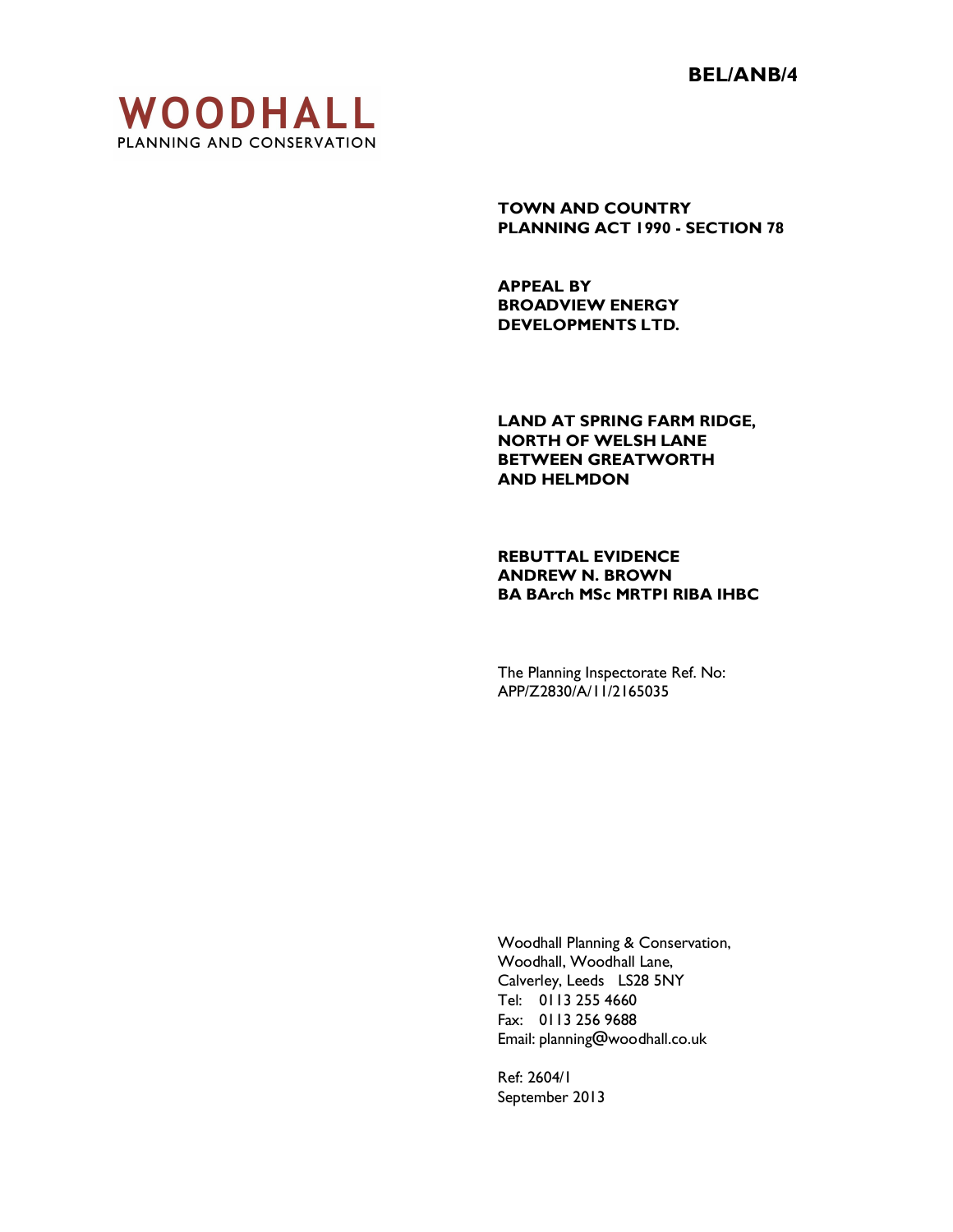## **1.00 REBUTTAL**

- 1.01 The rebuttal evidence is necessary as the Cultural Heritage Proof of Evidence of Ms. Archer on behalf of South Northamptonshire Council covers two heritage assets that are not referred to within paragraph 4.8 of the Council's Statement of Case (which identifies the designated assets that the Council will focus on).
- 1.02 Within Ms. Archer's evidence she asserts that the proposed development would have a negative impact upon the Culworth Conservation Area (see paragraphs 1.1.152 to 164). Not only is this Conservation Area not identified within the Council's Statement but the assertion of negative impact is not included in Summary Table 1, which forms part of paragraph 1.1.22 of Ms. Archer's Proof of Evidence. As I noted in paragraph 3.03 of my Proof of Evidence, as a result of paragraph 4.8 of the Council's Statement of Case, it was believed that the Council's concern regarding the Culworth Conservation Area (which had been raised at the previous Inquiry) had been dropped. As a result, I did not include any assessment of the impact of the proposed development upon Culworth within my Proof of Evidence. I therefore set out such an assessment below.
- 1.03 In addition, Ms. Archer's evidence includes comments upon the archaeological remains at Stuchbury (see paragraphs 1.1.165 to 168) that align her professional opinion (and therefore the Council) with a case being put forward by others. The archaeological remains at Stuchbury are not referred to within the Council's Statement of Case and (as Ms. Archer acknowledges) the Council does not object to the proposed development on archaeological grounds. As a result of the concerns expressed by the Helmdon, Stuchbury and Greatworth Windfarm Action Group, I have already assessed the impact of the proposed development upon the setting of this heritage asset within my Proof of Evidence (see paragraphs 6.55 to 6.58).

### **Impact on Culworth Conservation Area**

# Step I - Identify the heritage asset

1.04 The Culworth Conservation Area is located approximately 3.5km north-west of the main section of the Appeal Site and the designated area covers the majority of the village. In January 2013 (after the previous Inquiry) the Council published a *Culworth Conservation Area Appraisal and Management Plan* (CD 10.6). Within the Summary section of this document Culworth is described as: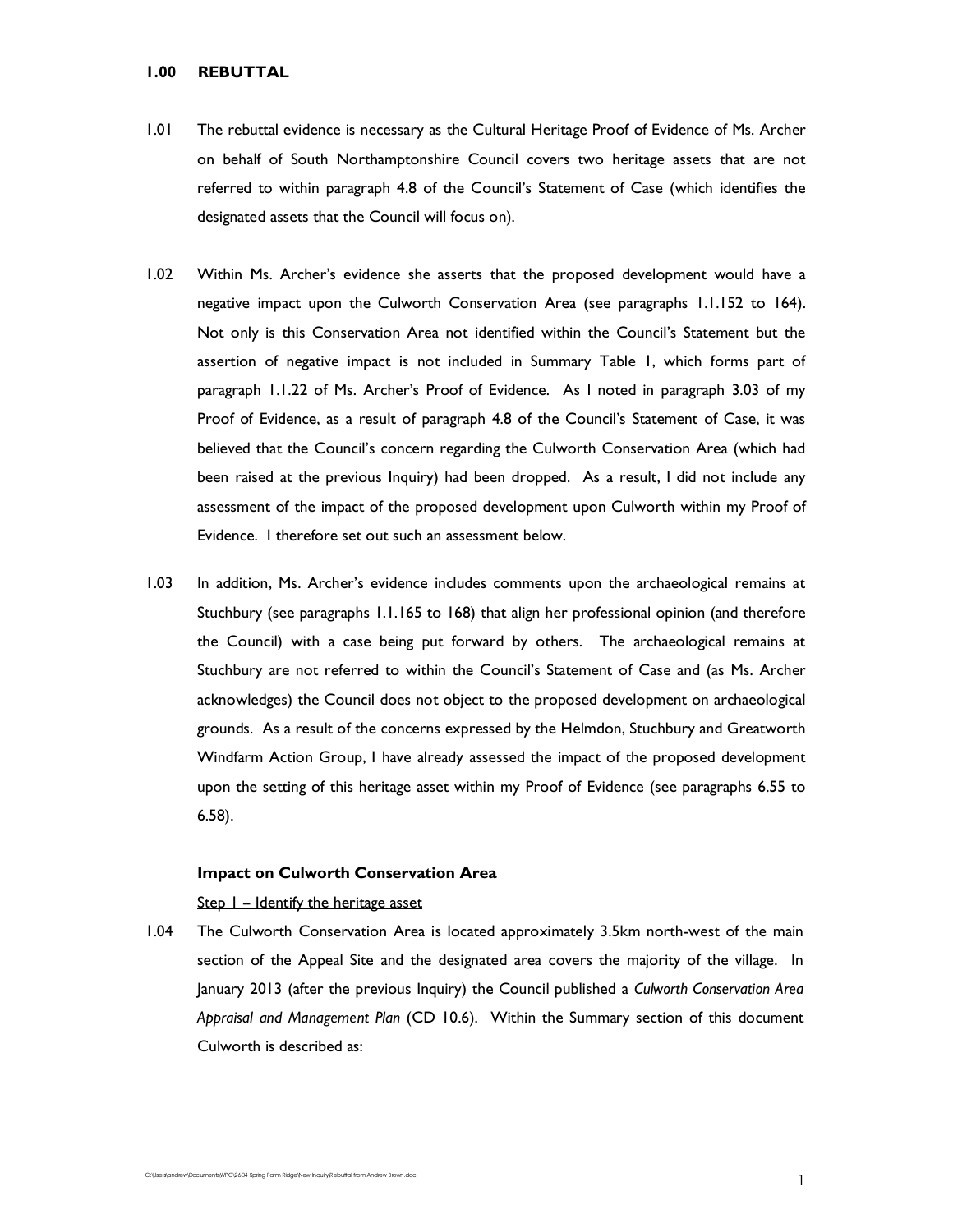*… an attractive village comprising essentially one long street which winds downa fairly steep slope in a westerly direction with views across open countryside to the south from the periphery of the conservation area.*

Culworth is typical of small agricultural settlements within this part of the country. I consider that the Conservation Area is of archaeological, architectural and historic interest.

### Step 2 – Assessment of setting

1.05 The setting of the Culworth Conservation Area is largely provided by the surrounding agricultural land and this contributes to its significance. However, as a result of the inwardlooking form of the village and the enclosing effect of its buildings and trees, views out of the designated area from the roads and other public areas are limited. The enclosed nature of the village is noted in Section 4.2 of the Council's Appraisal (CD 10.6), which states:

> *An integral part of the village's character and charm is the network of walls linking buildings and open spaces. These walls are essential in the creation of the strong sense of unity and enclosure within the village. This sense of enclosure is reinforced by the positioning of buildings and terraces close to the edge of the highway. … if it is the case that a builsing is set back there are usually boundary walls or hedges to maintain the visual links between the buildings and maintain the sense of enclosure.*

> *The public right of way footpaths … that lead away from the core of the village, are almost entirely enclosed by walls. This continuity of enclosure methods help to link the peripheral areas … with its historic core.*

1.06 The principal areas of the Conservation Area from which views towards the Appeal Site are possible are from the open spaces around the church (including the cricket ground). Section 4.3 of the Council's Appraisal (CD 10.6) states:

> *Other important open spaces include the area of land opposite the Church currently used as a cricket ground. This particular space is a pleasing break from the ribbon effect of the main street and provides superb views of the countryside to the south ….*

#### Step 3 – Effect of the proposed development

1.07 The proposed wind turbines would be located to the south-east of the Culworth Conservation Area and the nearest of the proposed wind turbines would be approximately 3.5km from the edge of the designated area. From my assessment, I consider that public views of the turbines from within the Conservation Area would only be possible from part of the graveyard around the parish church, the adjacent section of Queen Street, and the cricket ground to the south; as a result of intervening trees even these views would be limited. There would also be some private views of the turbines, primarily from the first